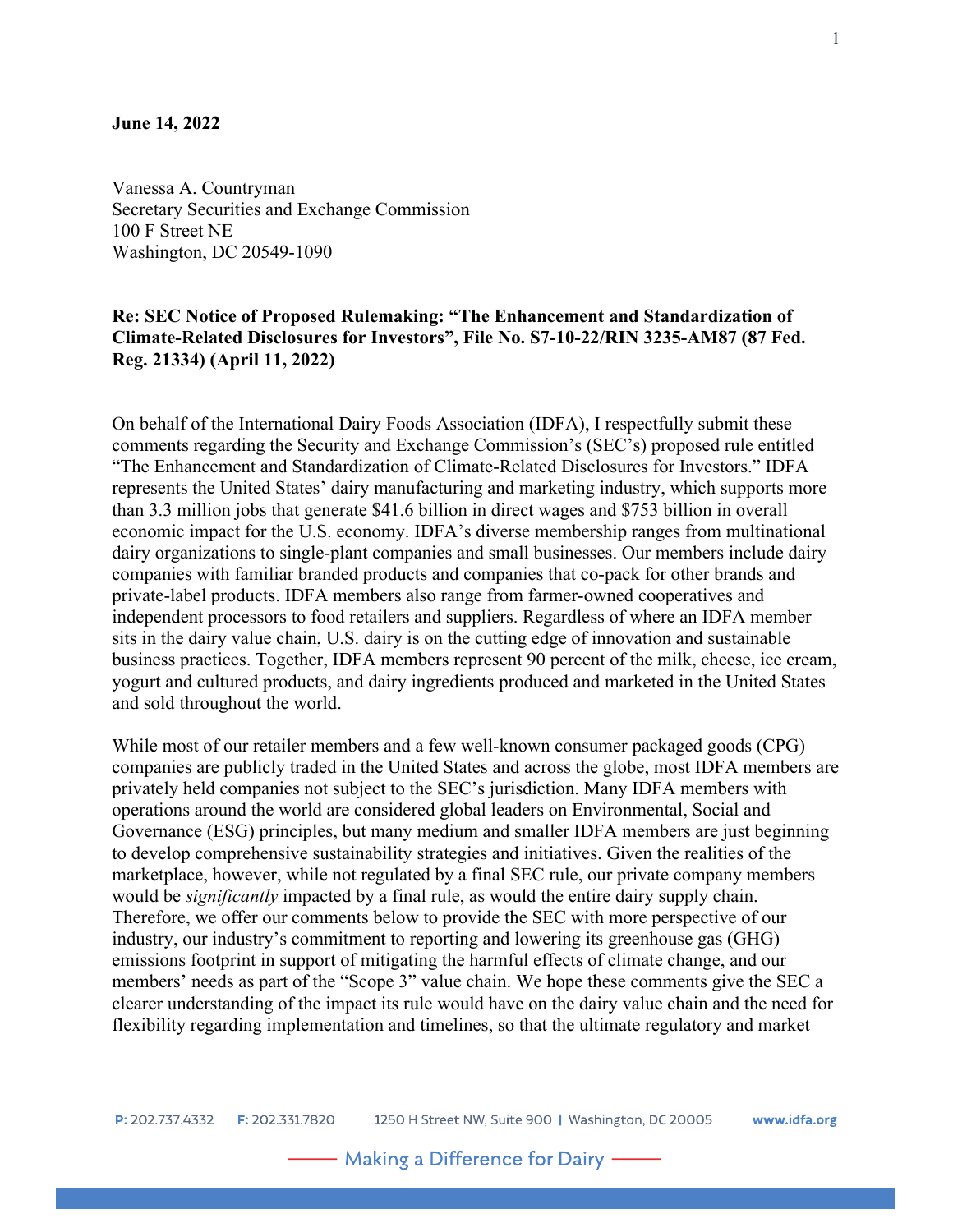burdens are lessened on our industry as we continue to lead the food and beverage sector in practicing responsible ESG principles.

## Improved Regulatory Process

Our first recommendation is one of improved regulatory process. Last year, the SEC published a Request for Information (RFI) to aid the SEC in developing a national climate disclosure regulation. A review of comments received revealed few, if any, comments by the agricultural and food processing industries, resulting in little to no input by these industries (as many were unaware of the SEC's RFI). A year later, the SEC proposed a rule but provided a relatively short comment period. Even with the 30-day extension, it was challenging for IDFA to understand the 140-page Federal Register notice and 750 complex compound questions, educate our membership, and seek their input. The overwhelming majority of companies that comprise the vast and complex dairy value chain are not accustomed to the SEC as a regulator, making it more challenging for IDFA to provide the SEC with meaningful comments. Smaller dairy suppliers may still be unaware of this proposal despite national news coverage and IDFA's effort to educate its membership.

Although IDFA does not represent the dairy farmers, they are a key part of the dairy supply chain. Dairy farmers expect regulation by the Environmental Protection Agency and other federal Departments, such as the U.S. Departments of Agriculture, Labor and Interior. Demands on farmers through SEC regulation, however, is highly uncommon and we believe will require additional outreach and education by the SEC to ensure the full range of public voices, including food and agricultural businesses, have an opportunity to understand the rule and its impact on agriculture. Equally important, if the SEC finalizes a rule that requires the reporting of Scope 3 GHG emissions, the SEC needs to move beyond its focus on the energy and automotive sector and understand the complexities of the agricultural and food business. Although a 30-day extension was welcomed, if the SEC's goal is to create a reporting system that harmonizes GHG emissions reporting and disclosures, we strongly recommend that the SEC actively engage with the agricultural and food sector and understand the complexities and needs of this fundamental part of the U.S. economy before finalizing any climate disclosure rule.

## Importance of Dairy Industry-Led Efforts

To help the SEC understand why IDFA is commenting on this rule, we ask the SEC to consider the impact of voluntary action and existing industry-led market forces. Without direct U.S. regulation, the dairy industry has collectively committed to achieving GHG neutrality by 2050. We invite the SEC to examine efforts and resources by the collective dairy industry found with the [Innovation Center for U.S. Dairy and the Stewardship Commitment.](https://www.usdairy.com/about-us/innovation-center/stewardship-commitment)<sup>[1](#page-1-0)</sup>

For example, according to the Innovation Center for U.S. Dairy, in 2008, U.S. dairy was the first in the food and agricultural sector to conduct a full life cycle assessment at a national level which

2

<span id="page-1-0"></span><sup>1</sup> https://www.usdairy.com/about-us/innovation-center/stewardship-commitment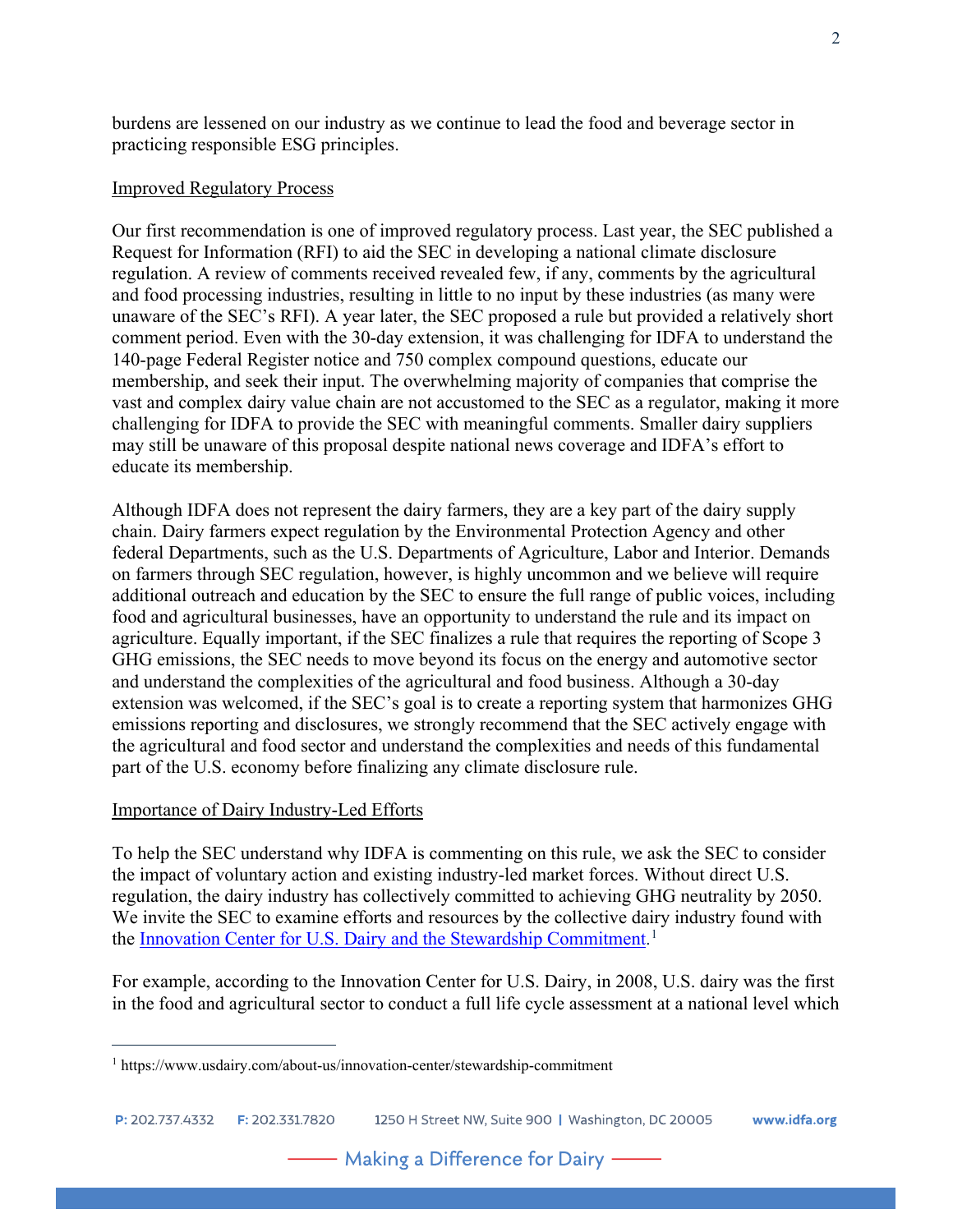showed it contributes 2 percent of all U.S. GHG emissions. As of 2007, producing a gallon of milk uses 90 percent less land and 65 percent less water, with a 63 percent smaller carbon footprint than in 1944. Thanks to increasingly modern and innovative dairy farming practices, the environmental impact of producing a gallon of milk in 2017 shrunk significantly, requiring 30 percent less water, 21 percent less land and a 19 percent smaller carbon footprint than it did in 2007.[2](#page-2-0)

The Innovation Center's work in conjunction with IDFA and its members has also provided important guidance for dairy foods processors on how to measure a company's Scope 1 and 2 GHG emissions consistent with the GHG Protocol. Companies representing approximately 70 percent of milk produced in the U.S. signed the **Stewardship Commitment**<sup>[3](#page-2-1)</sup>, thus committing to transparently demonstrate a positive impact on the environment across the value chain and become carbon neutral by 2050. Importantly, the Stewardship Commitment is aligned with the global accounting and reporting standards such that many dairy processing companies are already measuring Scope 1 and 2 GHG emissions and other environmental metrics and do so based on GHG protocol methods.

Increasingly, dairy companies are making ESG reporting a central part of their business model, anchored by public commitments to measure and report GHG emissions and to report progress on lowering those emissions (and other environmental targets) over time. Some dairy processors have gone further, setting science-based targets demonstrating their commitments and becoming more competitive in the marketplace. IDFA strongly supports those efforts and provides guidance and assistance to help dairy lead in this space.

The drive toward more sustainable food production and processing and more ESG reporting is not only occurring among dairy processors. The dairy farming community is also leading, having developed the voluntary [National Dairy Farmers Assuring Responsible Management](https://nationaldairyfarm.com/dairy-farm-standards/environmental-stewardship/) [Environmental Stewardship](https://nationaldairyfarm.com/dairy-farm-standards/environmental-stewardship/)<sup>[4](#page-2-2)</sup> (FARM ES) reporting tool that monitors and captures reliable on-farm data and enables dairy farmers to report their emissions<sup>[5](#page-2-3)</sup>. We know of no other category within the food and beverage sector that utilizes such a database. Through private investments made by dairy farmers and dairy food companies, in addition to a small amount of USDA funding, dairy farms are expanding their ability to measure and report on-farm GHG emissions. To reach our goals, however, *significant* additional funding is needed in the areas of research and technical assistance to support farmers' efforts to accurately measure emissions and implement climate-smart practices. With funding, incentives and time, the pace of measurement and reporting will increase, as will the rigor and quality of reporting in the dairy farm community. In the meantime, estimating methodologies and emission factors based on the GHG Protocol and other standards are commonly used and accepted across the industry.

<span id="page-2-0"></span><sup>2</sup> https://www.usdairy.com/sustainability

<span id="page-2-1"></span><sup>3</sup> https://www.usdairy.com/about-us/innovation-center/stewardship-commitment

<span id="page-2-2"></span><sup>4</sup> https://nationaldairyfarm.com/dairy-farm-standards/environmental-stewardship/

<span id="page-2-3"></span><sup>5</sup> The National Milk Producers Federation comments provide more detail on efforts by dairy farmers.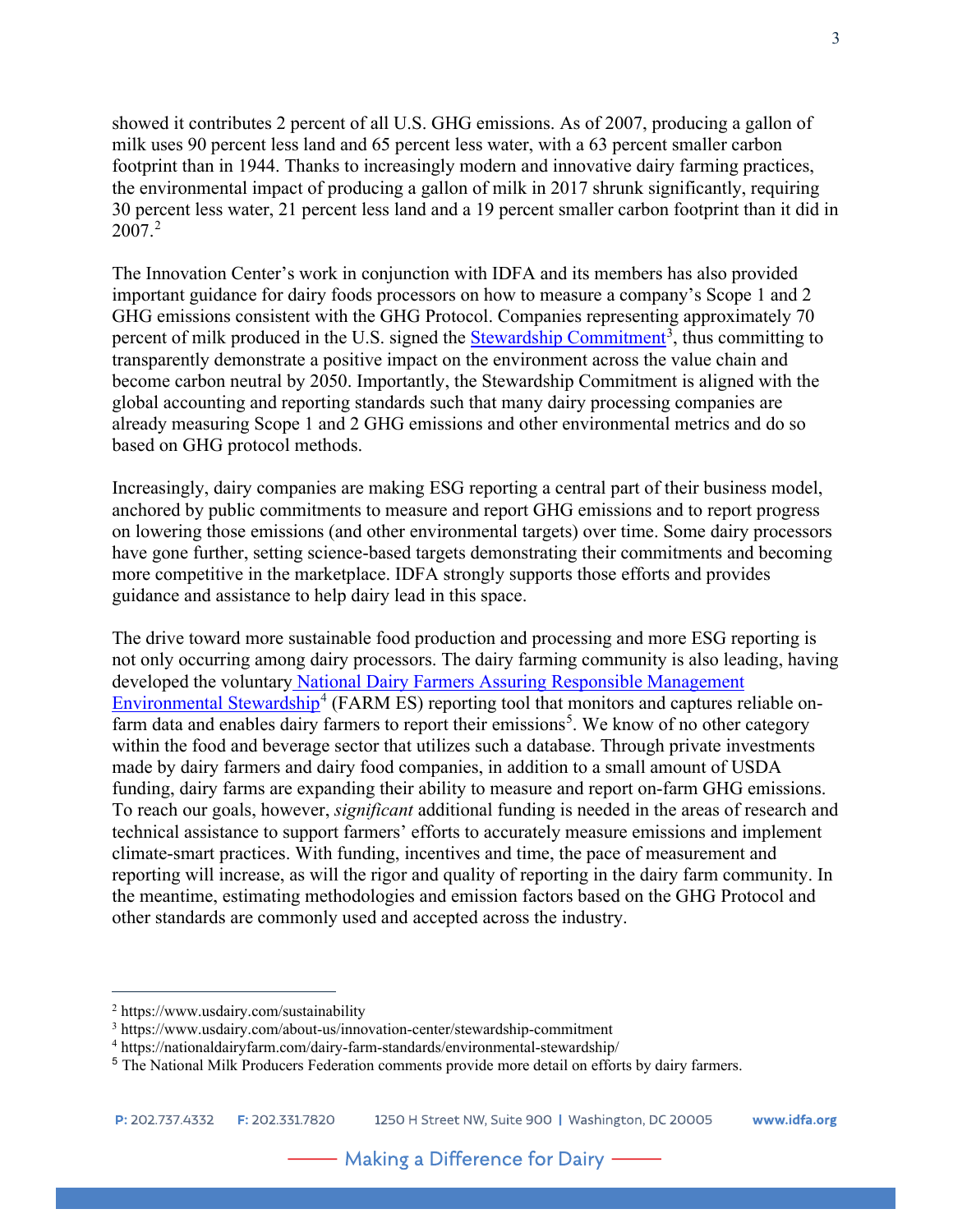In short, while there is still much work to be done, IDFA members generally believe that the voluntary incentive-based marketplace is already demanding the reporting of GHG emissions alongside efforts to reduce those emissions based on internationally accepted reporting and accounting principles. Efforts by other governmental agencies (that have the appropriate expertise), international efforts, standard-setting organizations, nongovernmental organizations, specific company efforts and public-private partnerships have already demonstrated success in this regard and will continue to do so in the future.

## The SEC's Impact on Private Entities

Publicly traded companies registered with the SEC have the legal obligation to comply with the SEC's final rule by disclosing Scope 3 data, but the SEC must fully recognize that the proposal will place the market burden of measuring, reporting and verifying that data on private companies *not* within the SEC's jurisdiction. Finished dairy products, and dairy ingredients used in a multitude of packaged foods, are sold as "purchased goods and services" to retail grocery stores and restaurants for sale to the public. Based on IDFA's review of the filing status of major U.S. retail grocery store chains, almost all are Large, Accelerated and Non-Accelerated Filers that would be required to determine whether Scope 3 GHG emissions from purchased goods and services are "material" as defined in the proposed rule.

Considering that a retail grocery store sells not only dairy products, but other agricultural and finished food products and consumer packaged goods, it is reasonable to conclude for purposes of this comment letter that retailers' Scope 3 emissions would be considered material under the final rule. The retailer would then be required to report and disclose Scope 3 GHG emissions and risks from the entire dairy value chain – which is overwhelmingly comprised of privately owned companies that are outside the scope of this rule.

The market reality is that measuring and reporting of GHG emissions would be a prerequisite for doing business with registrants and most retailers under this proposal. GHG emissions reporting would also be a condition of sale for a significant number of business-to-business operations where dairy ingredients are ultimately sold to a retailer or included in finished products of CPG companies. Finally, the proposal would extend emissions reporting to the key ingredient in all finished dairy products – raw milk – which is produced by the approximately  $32,000^6$  $32,000^6$  dairy farms across the nation (more than the approximately 28,000 companies regulated by the  $SEC<sup>7</sup>)$  $SEC<sup>7</sup>)$  $SEC<sup>7</sup>)$ . IDFA is deeply concerned that notwithstanding the obvious and consequential financial and marketplace impact on private companies and small businesses outside of the SEC's jurisdiction, the SEC's economic analysis does not consider any costs attributable to the measuring and reporting of Scope 3 emissions, other than costs to the registrant. (87 Fed Reg at 21441-21442) Moreover, we encourage the SEC not to downplay these burdens in assuming that a registrant's Scope 3 GHG emissions could include Scope 1 and 2 emissions of other registered companies in its value chain. While that scenario may be accurate for some industries, it is not so for the dairy

<span id="page-3-1"></span><span id="page-3-0"></span><sup>6</sup> https://downloads.usda.library.cornell.edu/usda-esmis/files/h989r321c/br86bx43m/7p88d932r/mkpr0221.pdf <sup>7</sup> https://www.sec.gov/about/what-we-

do#:~:text=We%20monitor%20the%20activities%20of,%2Ddealers%2C%20and%20securities%20exchanges.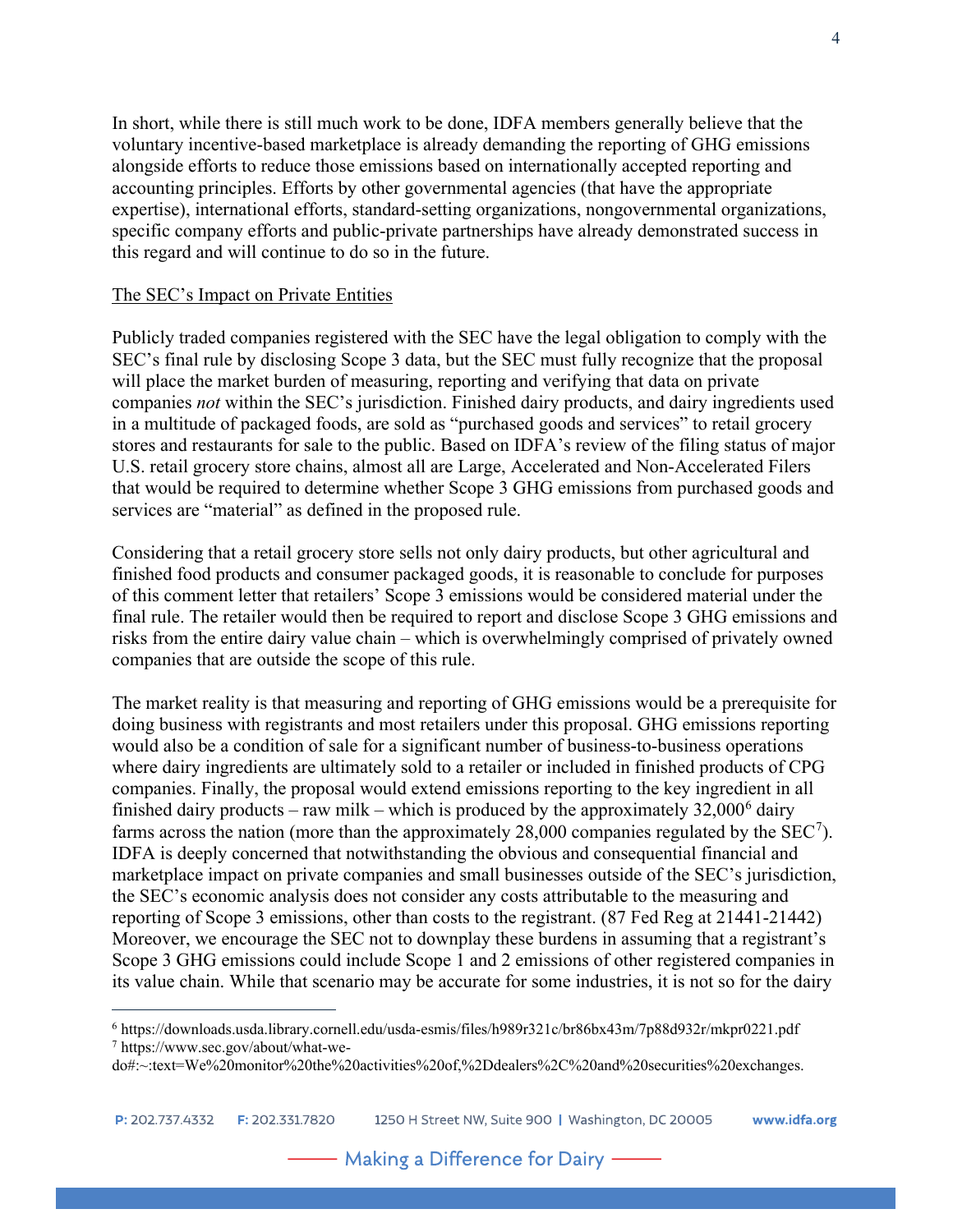industry. For example, the SEC concludes that standardized reporting practices will ultimately provide cost savings to registrants without considering that cost savings to the registrant may result in additional costs to the supply chain that must measure and report Scope 3 emissions as part of doing business. (87 Fed Reg at 21391)

## Burden on the Dairy Processing Industry

As noted above, few dairy processors incurring measuring and reporting expenses would be required by the SEC to report their emissions – instead they would be required to do so by their publicly traded customers that must comply with the SEC rule. The most common reporting platform is the former [Carbon Disclosure Project,](https://www.cdp.net/en) now CDP<sup>[8](#page-4-0)</sup>, which has questionnaires for agricultural and food/beverage/tobacco suppliers. Each customer, however, uses a different variation of the questionnaires, increasing resources needed to respond to customers. IDFA is only aware of a few dairy processing companies providing Task Force for Carbon-Related Financial Disclosures (TCFD) reports to publicly traded customers. With the SEC's effort to align the rule with the TCFD, however, dairy processors would expect more requests for TCFD reports to aid customers with their obligations under a final rule. While there are commonalities between CDP, TCFD and other reporting methods, the methods are not identical and how dairy processors provide information to registrant customers will necessarily change and expand, resulting in more costs to private companies.

For example, one larger privately owned processor with a mature GHG emissions reporting program shared that the company completed 59 sustainability CDP questionnaires in 2021. Completing questionnaires and conducting emissions measurements through an automated GHG measuring program with applicable audits costs the company about \$15,000 per year to maintain. This estimate represents a significant increase from prior years because certain customers require TCFD reports, which includes the significant expense of external auditing and a letter of attestation.

Another dairy processor reported not on out-of-pocket expenses, but rather on employee-hours to maintain an automated GHG aggregation and reporting software system. For that privately held company, its mature Scope 1 and 2 reporting programs still resulted in 100-200 resource hours per year. This does not include the \$50,000-\$75,000 or more that is necessary to periodically hire a 3<sup>rd</sup> party consultant to review and re-validate the company's internal systems.

Accurately measuring and reporting GHG emissions at a dairy manufacturing plant requires time consuming review of emissions data and invoicing or use of costly automated aggregating software systems that can be validated, requiring a significant capital investment. One company reported that an average automated GHG measuring system would easily cost \$250,000 to purchase and set up with on-going costs (licenses, updates) approximately \$100,000 annually. For a company that does not have a mature reporting system, the costs would likely be higher, and a company would need several full-time employees to manage the program. A smaller dairy

<span id="page-4-0"></span><sup>8</sup> https://www.cdp.net/en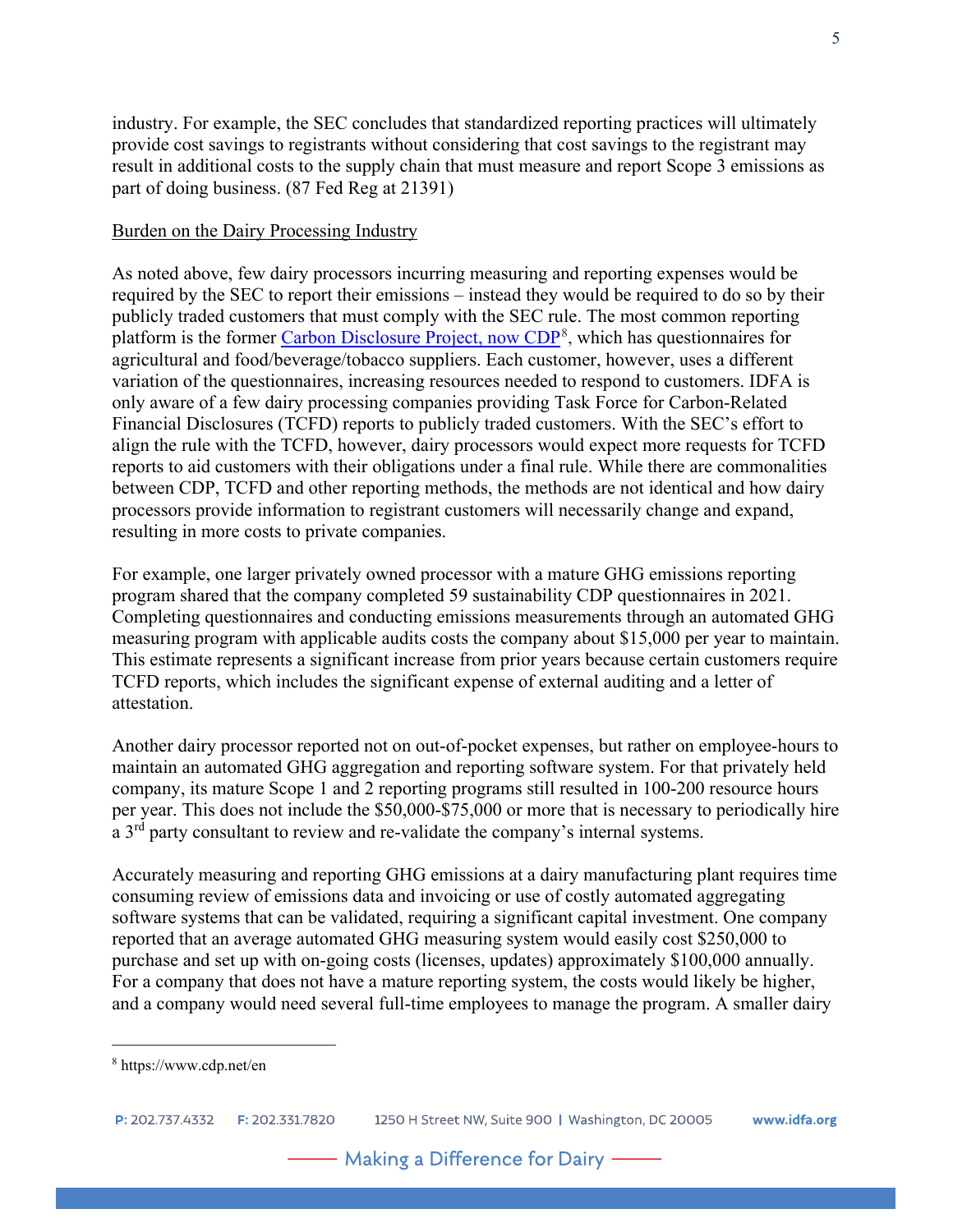processor may not have the ability to absorb these capital or compliance costs on the schedule proposed by the SEC, as opposed to a schedule dictated by the marketplace. As a result, smaller dairy processors may be unable to break into (or lose) sales with major registrant retailers, acting as a barrier to entry, and lessening competition.

In short, without careful consideration of how the SEC's proposed rule will add costs throughout the dairy supply chain, IDFA remains concerned that the SEC's proposed rule may make it harder for otherwise thriving, smaller entities in the dairy industry to compete. Furthermore, the dairy processing industry shares the SEC's goal of harmonizing GHG emission data collection and reporting, but we are concerned that the proposal adds more requirements rather than reconciling the various reporting schemes. We ask the SEC to further explain how a final rule would drive shorter term harmonization across the supply chain and mitigate competition concerns.

#### **Recommendations for Increased Scope 3 Flexibility**

With the above context in mind, IDFA strongly recommends that any final rule include broad and meaningful Scope 3 reporting flexibilities to ensure that the dairy industry can meet customer demands without losing access to customers and lenders or facing undue burdens not considered by the SEC. IDFA agrees with the SEC that reporting of Scope 3 emissions entails uncertainty and evolving standards that require flexibility so that supply chains can measure and report the emissions data the SEC believes should be disclosed to investors. We therefore strongly urge the SEC to provide as much flexibility as possible in the regulatory text of the final rule. Our key concerns and recommendations:

• Flexibilities in using estimates, emission factors and  $3<sup>rd</sup>$  party data. IDFA fully supports the proposal to allow the use of estimates, emission factors and third-party data consistent with the GHG Protocol in the reporting of Scope 3 emissions. We also support the use of methods not consistent with the GHG Protocol, so long as the methodology is science based and transparent. We strongly urge the SEC to ensure that that flexibility is included not just in the final rule's preamble, but in the regulatory text. This flexibility is critical because of the inherent limitations and uncertainties of using the GHG Protocol or any method of measuring GHG emissions in the context of land-based activities. Relatedly, we also recommend that the entity providing the measurement (and conducts associated validations and audits) at the farm, cooperative, supplier or processor level have the authority to determine whether the estimating methodology or emission factor is accurate, appropriate and in compliance with the GHG Protocol or another standard.

Flexibility is also necessary because the nature of food production and ingredient suppliers makes measuring and reporting Scope 3 emissions particularly complicated and the use of estimates and emissions factors necessary. Arguably, every ingredient that goes into a finished dairy product would need to be included in the Scope 3 emissions disclosure under the proposed rule. In making dairy foods processors must often change ingredient suppliers (particularly with on-going supply chain challenges), further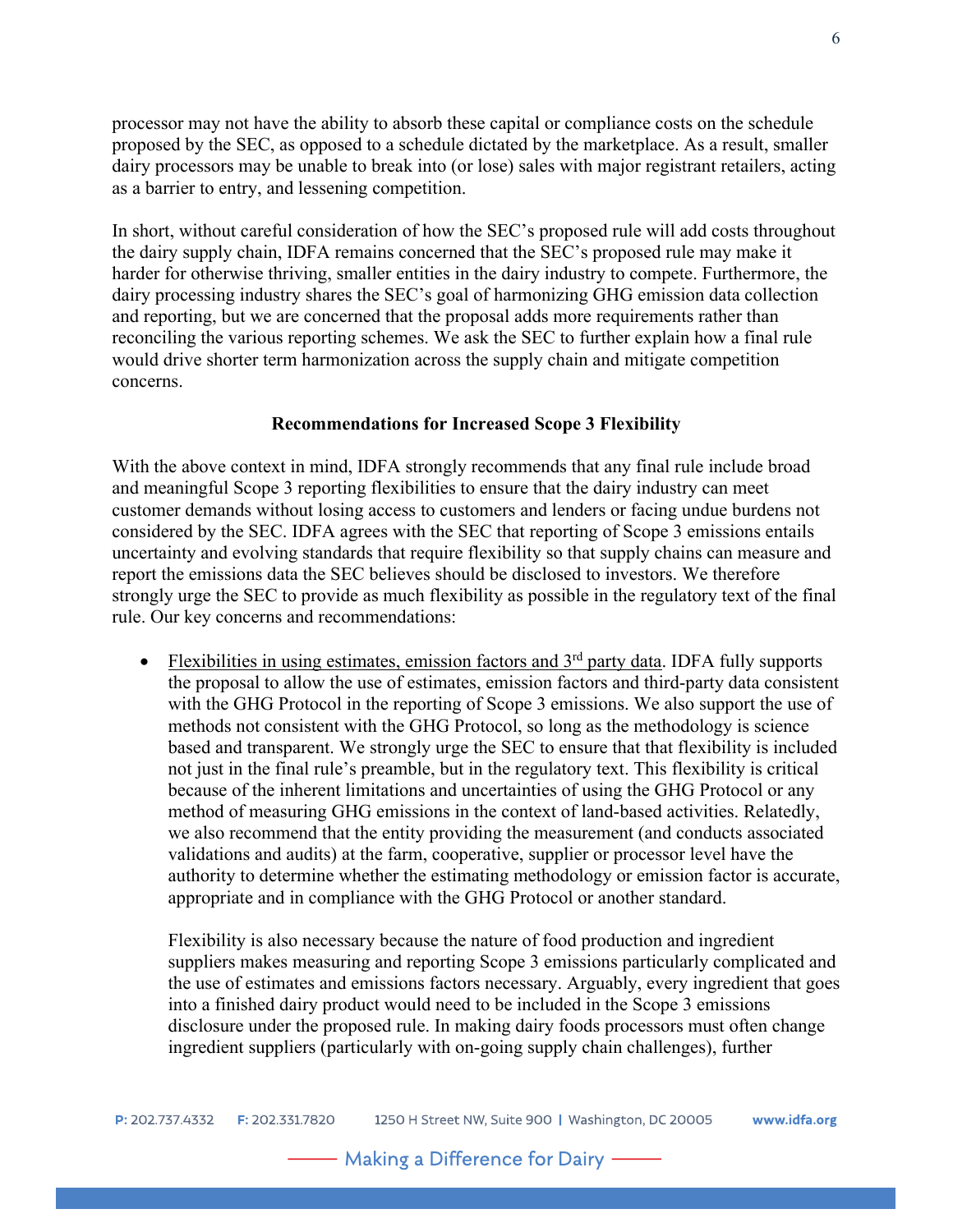justifying the need to utilize estimated emissions data and emissions factors. Notwithstanding this flexibility, IDFA members are concerned that Scope 3 reporting would be particularly burdensome and complex for some dairy manufacturers because of the large number of flavorings and inclusions used for the many varieties of products such as ice cream. Furthermore, some substances used in dairy processing are incidental food additives that are present at insignificant levels and don't have any technical or functional effect in the finished food and therefore do not appear on the final food's ingredient disclosure statement (21 CFR Section 101(3)). IDFA asks the SEC to clarify whether incidental additives and processing aids must be included in Scope 3 emissions and why would substances used in such minute quantities be "material."

• Expanded safe harbor. We fully support the SEC's proposal to provide registrants with a safe harbor for Scope 3 emissions disclosures; however, IDFA believes that a broader safe harbor is necessary. A registrant that has identified a legal risk in reporting Scope 3 emissions will inevitably seek to mitigate that risk through its contracts with its Tier 1 suppliers, such as dairy processors. This is because a retailer purchasing dairy products from a dairy processor generally does not have a direct contractual relationship with the individual dairy farmer and other suppliers to the dairy processor.

We ask that the SEC further broaden the safe harbor to ensure that registrants' concerns about liability for inaccurate measurements do not result in indemnity requirements or contractual liability to suppliers. Specially, we ask the SEC to remove the requirement that a registrant make or reaffirm Scope 3 reporting with a "reasonable basis", leaving the focus solely on "good faith." Furthermore, we ask that the SEC require plaintiffs alleging fraud, bad faith or unreasonable basis do so with particularity to avoid second-guessing of otherwise transparent methods used to make estimates and determine emission factors<sup>[9](#page-6-0)</sup>. We also suggest that the SEC ensure that registrants would not be held liable for alleged misstatements on prior filings due to the nature of continually evolving GHG standards, such forthcoming GHG Protocol land-based guidance. Without a strong safe harbor, the flexibility proposed by the SEC, and necessary for the dairy industry, will be undermined by legal risk to entities regulated by the SEC.

• Further extended compliance dates. IDFA recommends that the SEC extend the deadline for five additional years for each registrant category. The two-year compliance deadline is not realistically two calendar or fiscal years. Registrants preparing their filings need many months of lead time to collect data from their supply chain, as do dairy companies. Many registrants also collect their supply chain emissions data based on certain schedules that may not align with the SEC's reporting requirements. If the final disclosure rule is finalized December 2022, dairy companies selling products four of the largest retail grocery chains (all Large Accelerated filers) would need to begin the reporting and

<span id="page-6-0"></span><sup>&</sup>lt;sup>9</sup> This recommendation also ties into the request above that the entity providing the measurement at the farm, cooperative, supplier or processor level have the authority to determine whether the estimating methodology or emission factor is accurate, appropriate and in compliance with the GHG Protocol or another standard.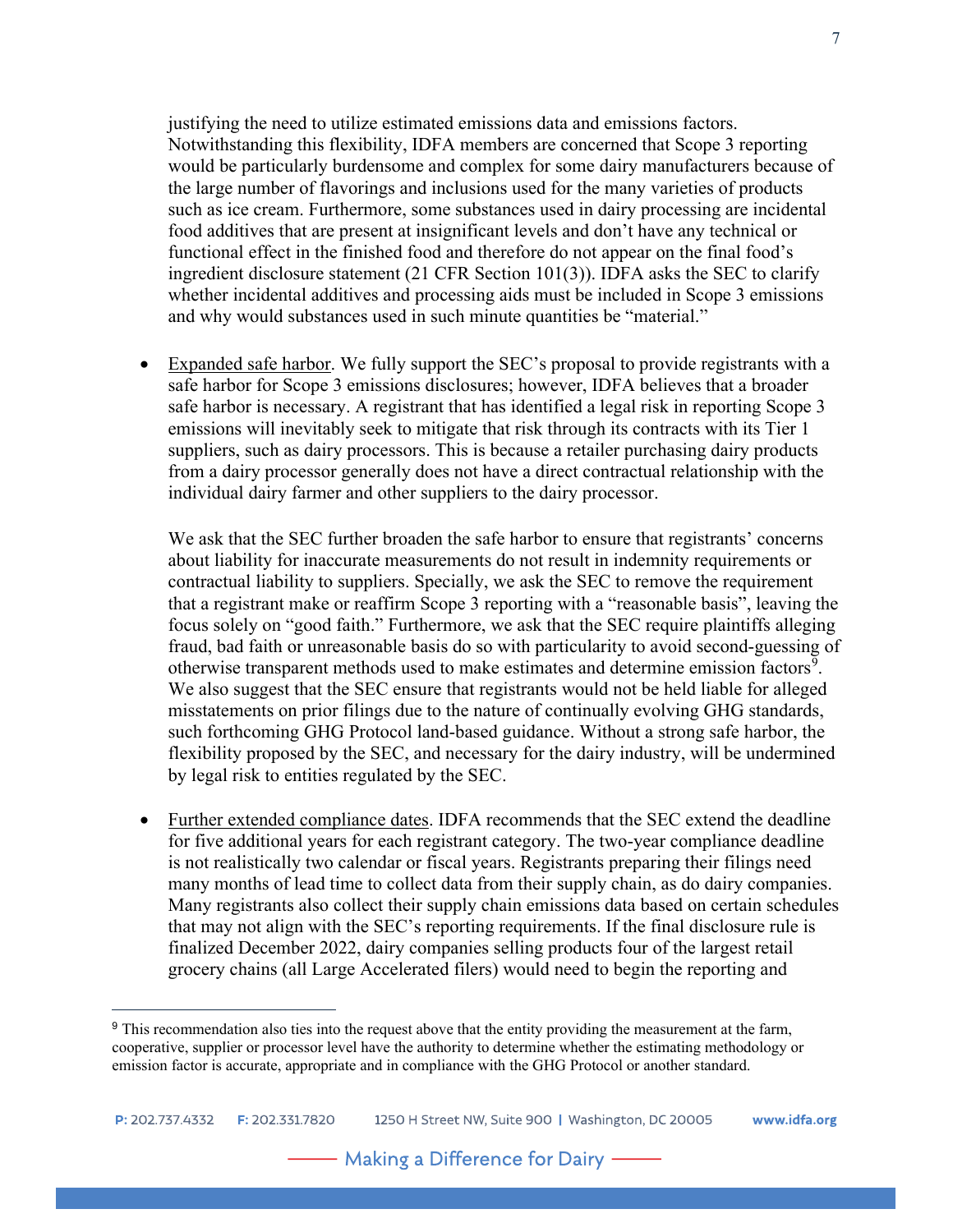validation process almost immediately after publication of the rule. For dairy companies and other Scope 3 suppliers not currently measuring and reporting GHG emissions data, the SEC's proposed two-year compliance deadline is too short. Even with the flexibility of estimates and emissions factors, it takes time to make investments in the requisite technology, training, hiring, additional employees and contracting third-party auditing.

Additional compliance time is also needed because key guidance necessary for measuring and reporting Scope 3 GHG emissions reporting within the dairy and larger agricultural value chain has not been finalized and is not expected to be made available to the public until the end of 2022. The GHG Protocol is in final stages of developing new [Land Sector](https://ghgprotocol.org/land-sector-and-removals-guidance)  [and Removals Guidance](https://ghgprotocol.org/land-sector-and-removals-guidance)<sup>[10](#page-7-0)</sup> that will be key to the dairy value chain's ability to measure and report key land-based activities: land use, land use change, CO2 removals and storage and biogenic products. This guidance is important because it will help the dairy and agricultural value chain report the GHG emissions and removals such as carbon sequestration and bioenergy feedstock production, livestock emissions, and soil emissions. The guidance will also be important in defining the use of offsets and insets. As of this writing, however, the draft guidance has not been released and will require time to review and incorporate into future planning and practice.

IDFA recommends that the SEC extend the deadline for five additional years for each registrant category. This time would allow registrants and processors sufficient time to understand the technology and resourcing needs to meet registrant requirements. It would also allow processors much needed to time to ensure their own Scope 3 boundaries can provide the actual or estimated data sought by customers with regulatory obligations.

• Small businesses. Many major retailers reserve shelf and bin space for small businesses and local artisan food products, providing small companies and local farmers and processors with market exposure and retail sales. IDFA is concerned that small businesses lack the technical expertise and financial resources to measure and report their GHG emissions (no matter how small) with sufficient rigor to comply with widely accepted reporting frameworks demanded of their customers, which may lessen competition. However, it is SEC policy to promote, not hinder competition. This rule should not serve as a barrier to entry into retail markets or create competitive disadvantages in the marketplace.

With this comment letter, IDFA aims to inform the SEC about the dairy products marketplace, the leadership of our industry, and our commitments, successes, and challenges in reducing our individual and collective GHG footprint.

While we appreciate the SEC's efforts to provide flexibility for reporting Scope 3 GHG emissions, we have raised weaknesses in the proposal that challenge our industry's ability to comply with the proposed regulatory requirements aimed at our customers. First is the lack of engagement with the dairy value chain, which is not traditionally regulated by the SEC and

<span id="page-7-0"></span><sup>10</sup> https://ghgprotocol.org/land-sector-and-removals-guidance